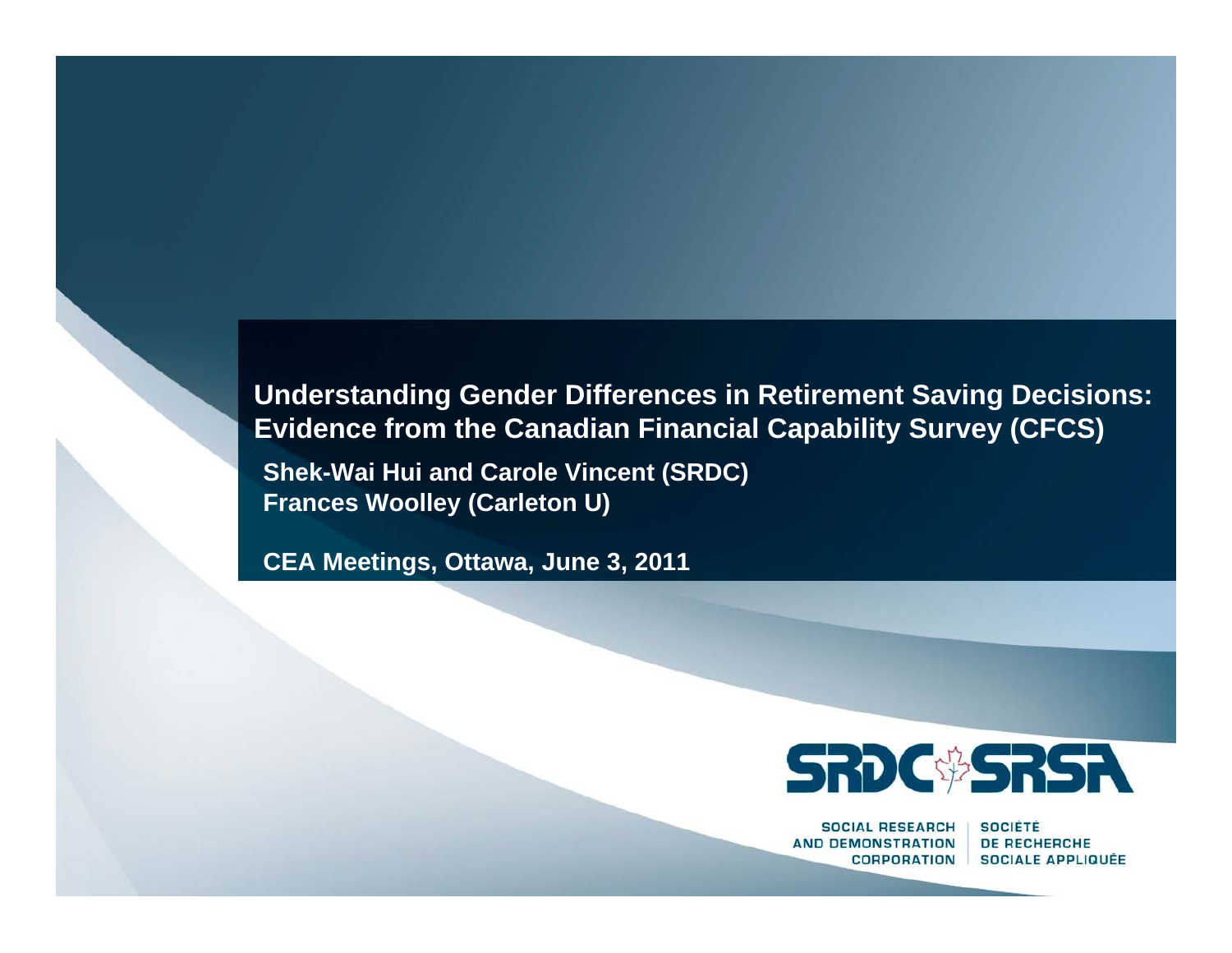### **SRDC RESEARCH ON CHALLENGES TOCANADA'S RETIREMENT INCOME SYSTEM**

Canada is experiencing a series of trends that may impact on the ability of its Retirement Income System (RIS) to provide adequate financial support to senior citizens

- Increased life expectancy and lower fertility rate
- Extension of the retirement year period
- •Declining coverage rates by employer-sponsored pension plans
- Shift from DB to CAPs, including DC) plans and group RRSPs
- $\triangleright$  The responsibility for the provision of retirement income is gradually transferred from government and employers to individuals, at least for certain groups of future retirees

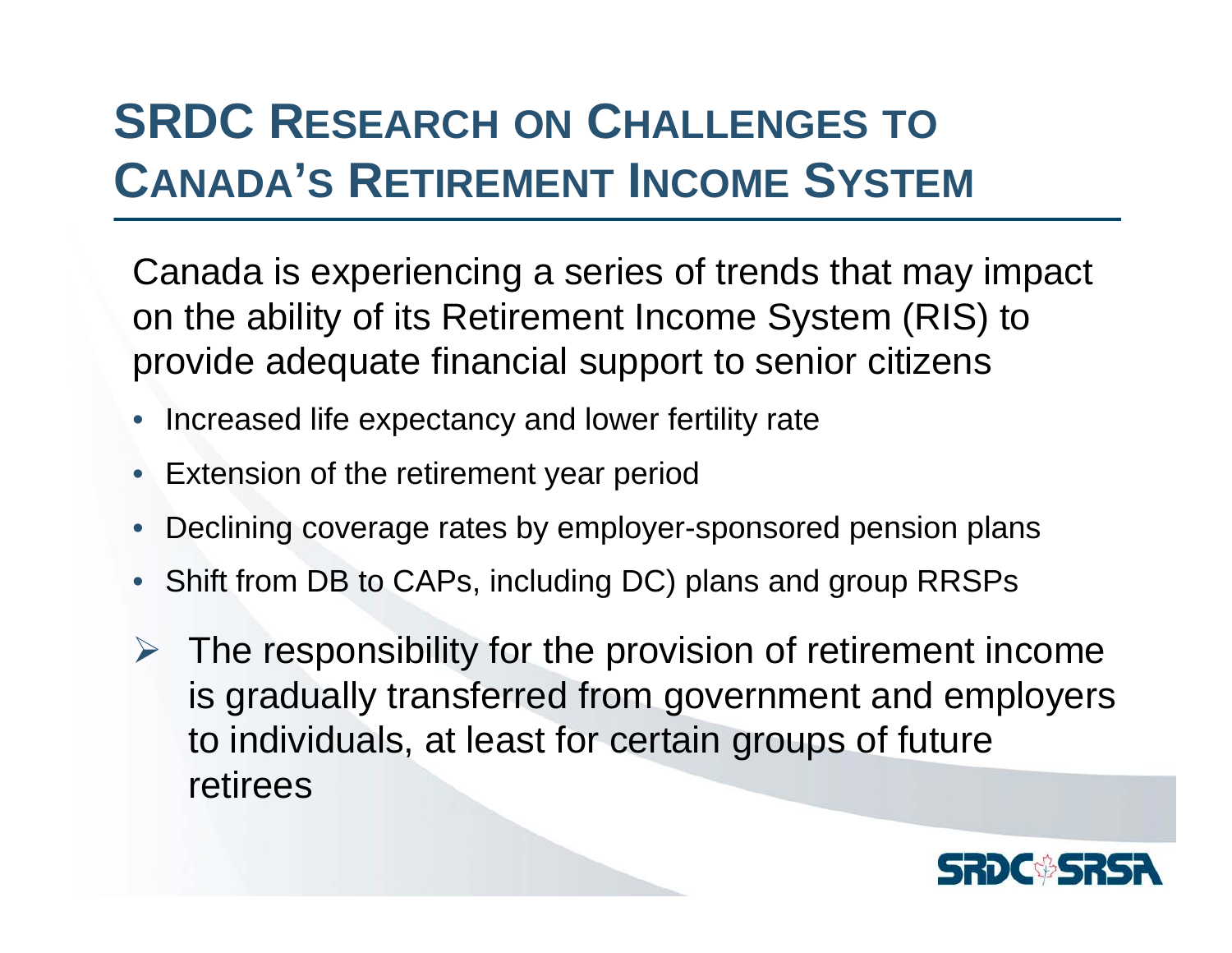# **POLICY ISSUE**

One of the most fundamental changes in recent years has been the extent to which families now rely on women's earnings to get by

**Participation rates of married women age 20 to 64**



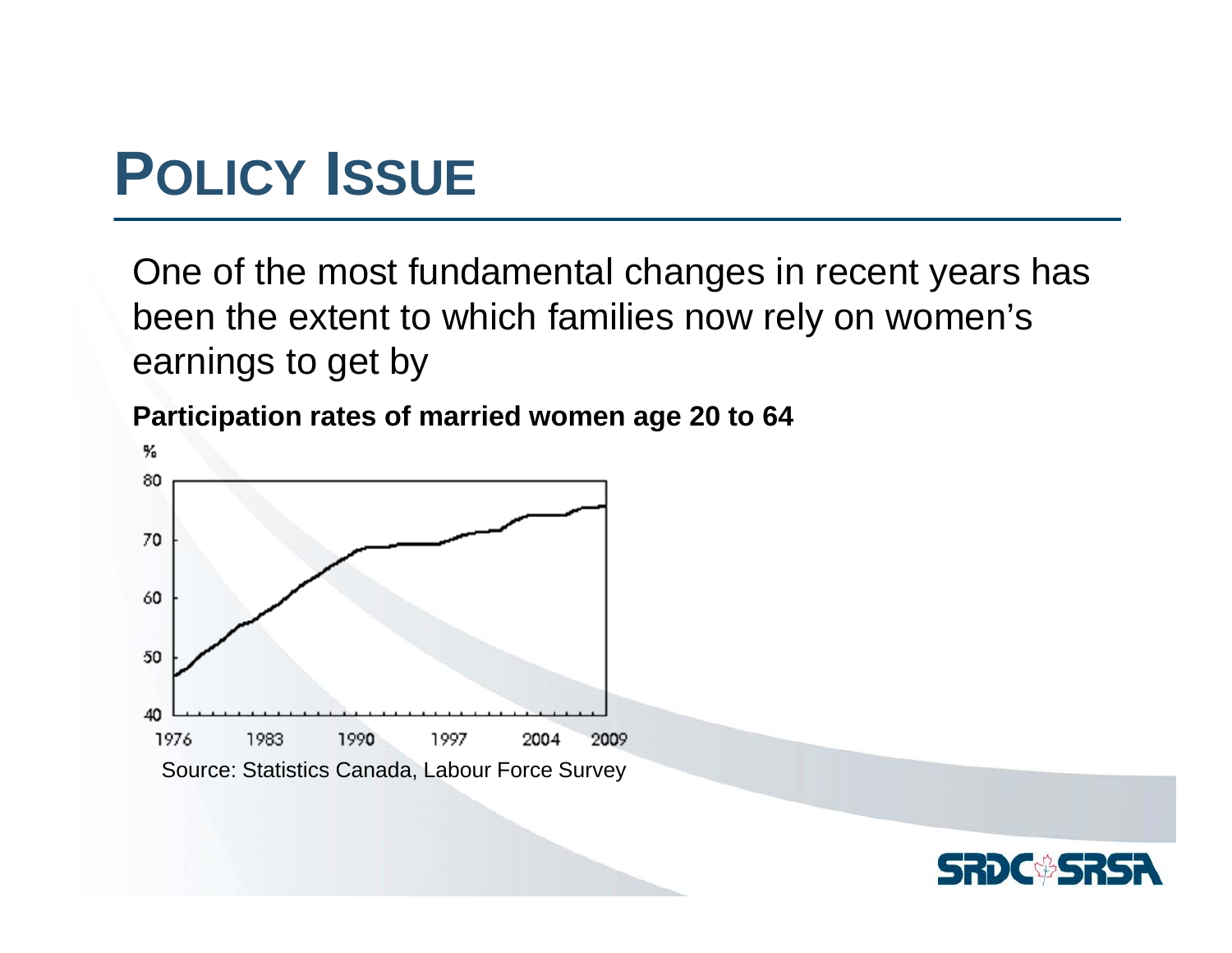# **POLICY ISSUE**

Women have more income under their own control:

- $\mathbb{R}^n$ Non-market household production is replaced by market earnings
- Г. Women may have greater say in household decision-making

Life trajectories are changing:

 $\overline{\phantom{a}}$  More women spending a high portion of their working years as single, sometimes as single parents

Key life transition are happening later:

- L. Age at which people have their first child has increased
- $\overline{\phantom{a}}$ Increased educational attainment, especially of women

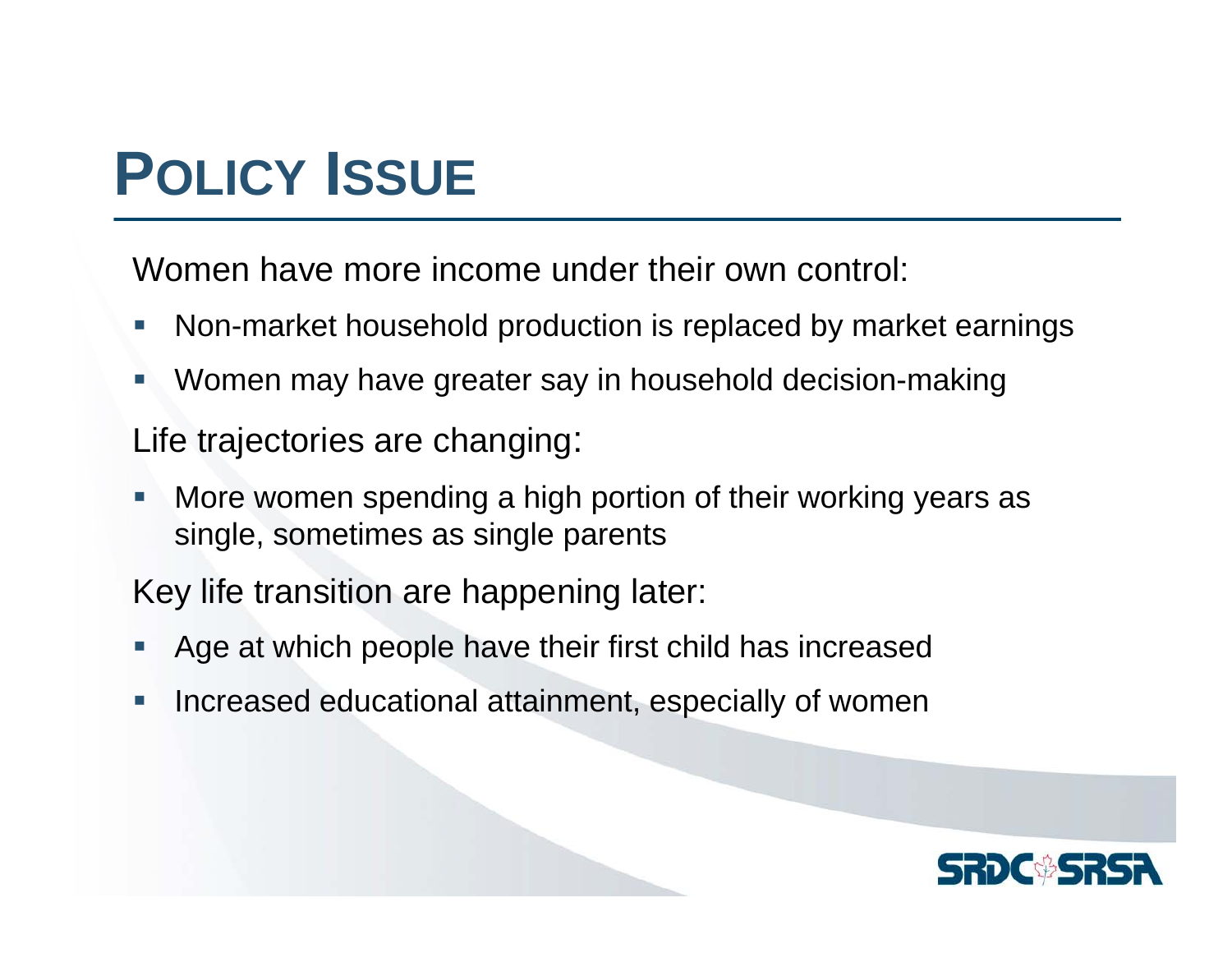# **POLICY ISSUE**

- ¾ The present is an inadequate guide to what the future will hold: future retirees are likely to differ substantially from those who are retired now or are about to retire
- ¾ Recent changes in women's economic roles may profoundly impact the role they play in households' financial decision-making, including retirement saving decision-making

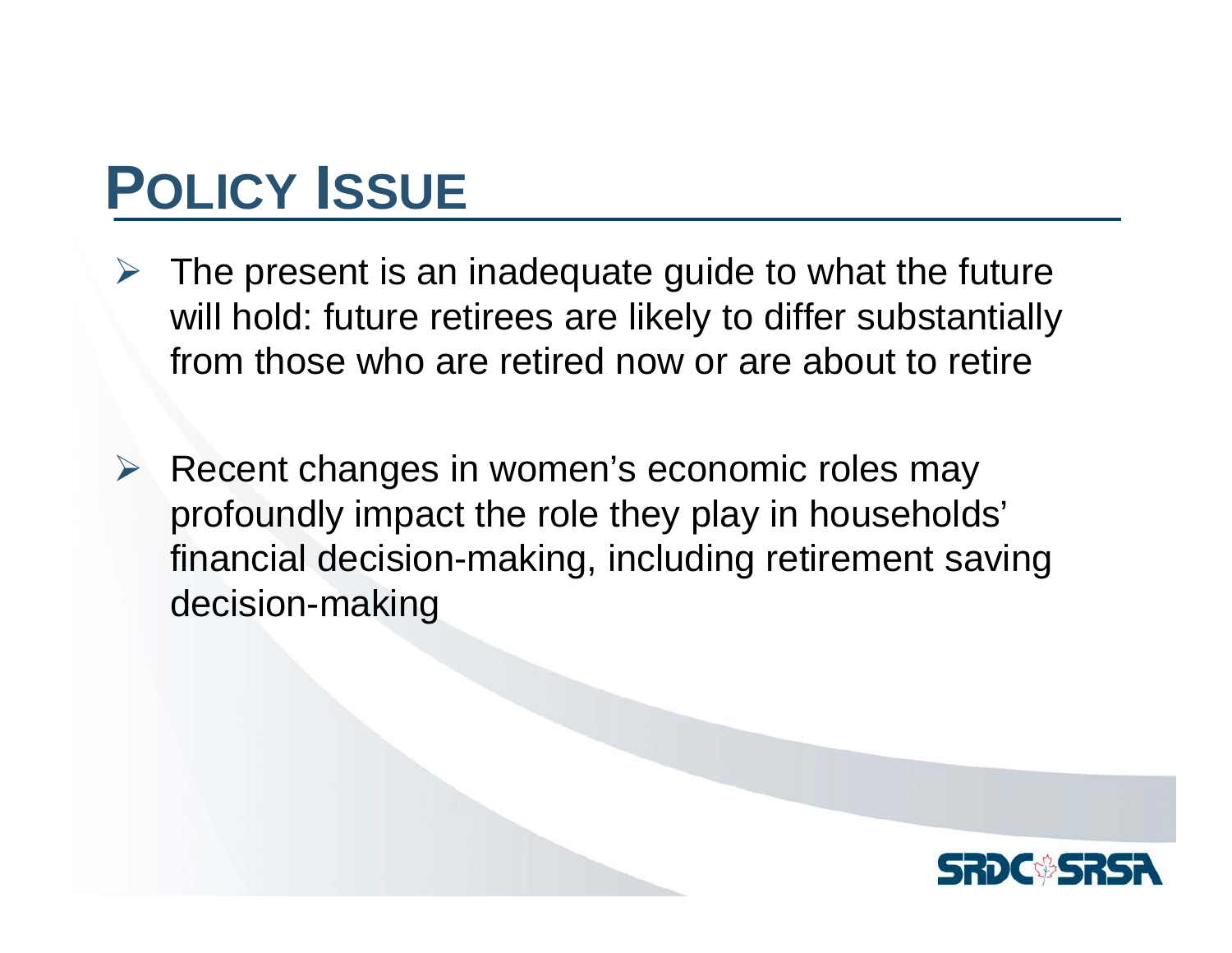## **LITERATURE ON SAVING AND GENDER**

There are well-established differences between male and female:

- Labour supply decisions – hours of work, type of employment
- $\mathcal{L}_{\mathcal{A}}$  Consumption decisions – allocation of income towards spending on children

Very little known about what differences (if any) exist between male and female saving decisions

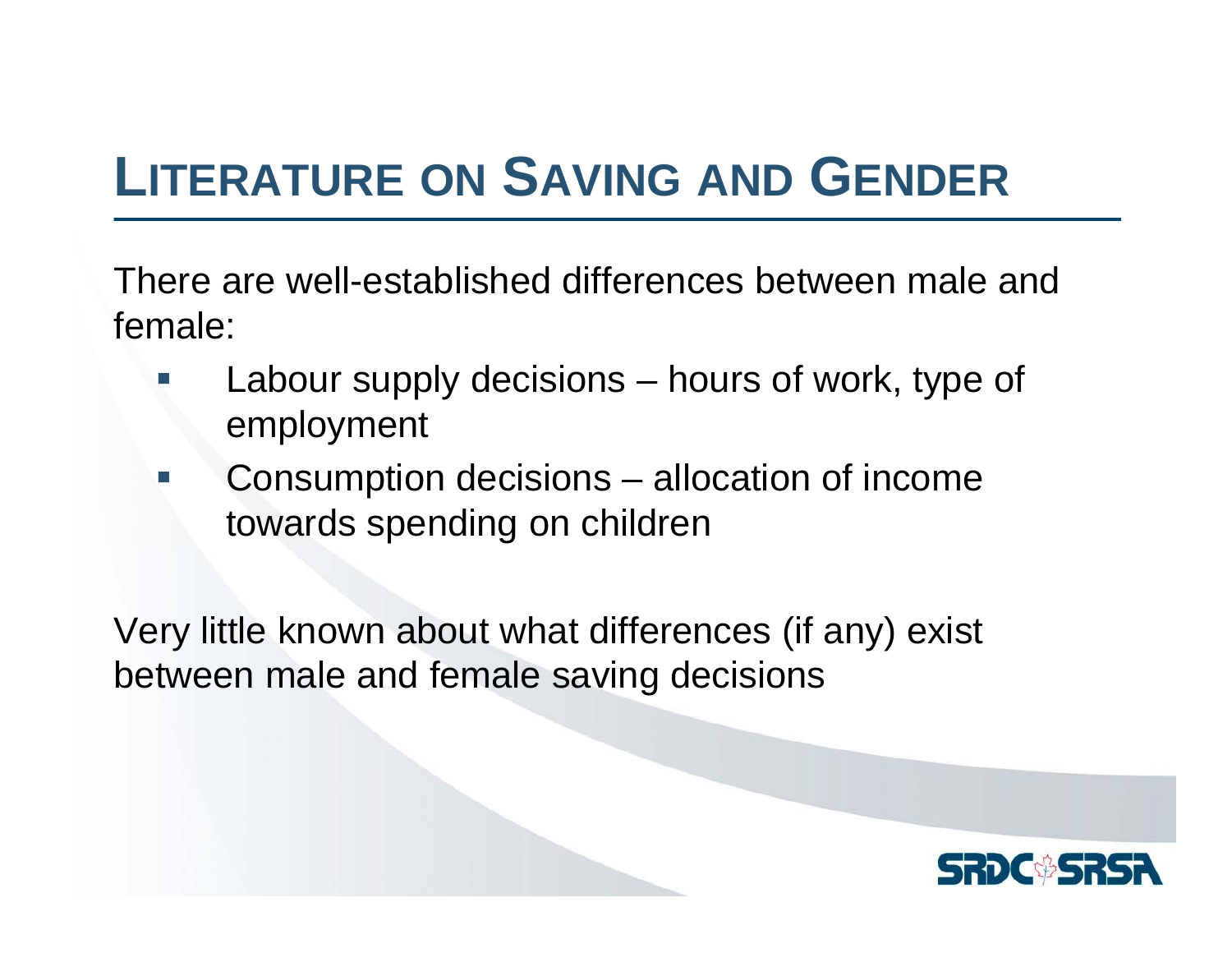## **LITERATURE ON SAVING AND GENDER**

- **Service Service**  Women have lower earnings – less private savings is required to achieve given replacement rate upon retirement
- $\overline{\phantom{a}}$  Women have greater longevity and higher probability of needing long term care (Brown and Finkelstein, 2009)
- $\overline{\phantom{a}}$  Women tend to spend a higher share of their income on childrelated expenses (Conley and Ryvicker, 2005; Chang, 2010)
- e<br>S Women and men have different attitude towards risk (Croson and Greezy, 2009)
- $\mathcal{L}_{\mathcal{A}}$  Women and men differ in their knowledge of financial matters and financial practices (Lusardi and Mitchell, 2008; Fonseca et al., 2010)
- $\overline{\phantom{a}}$  Among couples, decisions depend on the relative bargaining position of each partner – person's resources within marriage or potential resources outside marriage.
- $\Box$ Social norms – men are expected to support women financially

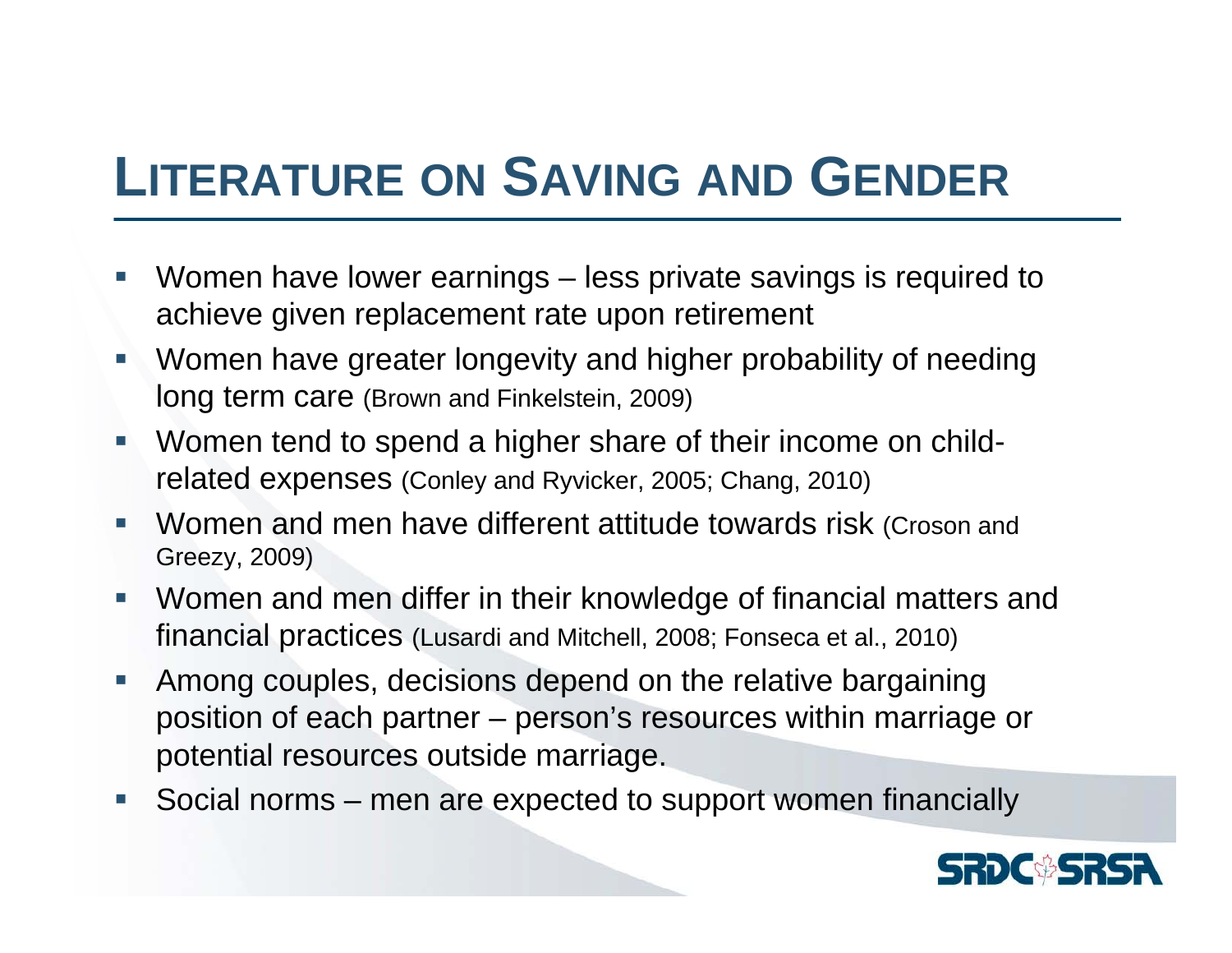## **LITERATURE ON SAVING AND GENDER**

- **Service Service**  Female-headed households have less wealth than others (Conley and Ryvicker, 2005; Chang, 2010)
- **Service Service**  Women hold different types of assets, are more conservative, more risk averse, less confident (Croson and Greezy, 2009; Sierminska, Frick and Grabka, 2010)
- $\overline{\phantom{a}}$  Among couples, greater female bargaining power leads to:
	- F Lower household savings (Gibson, Le and Scobie, 2006; Phipps and Woolley, 2008)
	- m, Greater household savings (Lee and Pocock, 2007; Lundberg and Ward-Batts, 2006)
- П Positive macro-level relationship between women's relative income and gross domestic savings rate (Seguino and Floro, 2003)

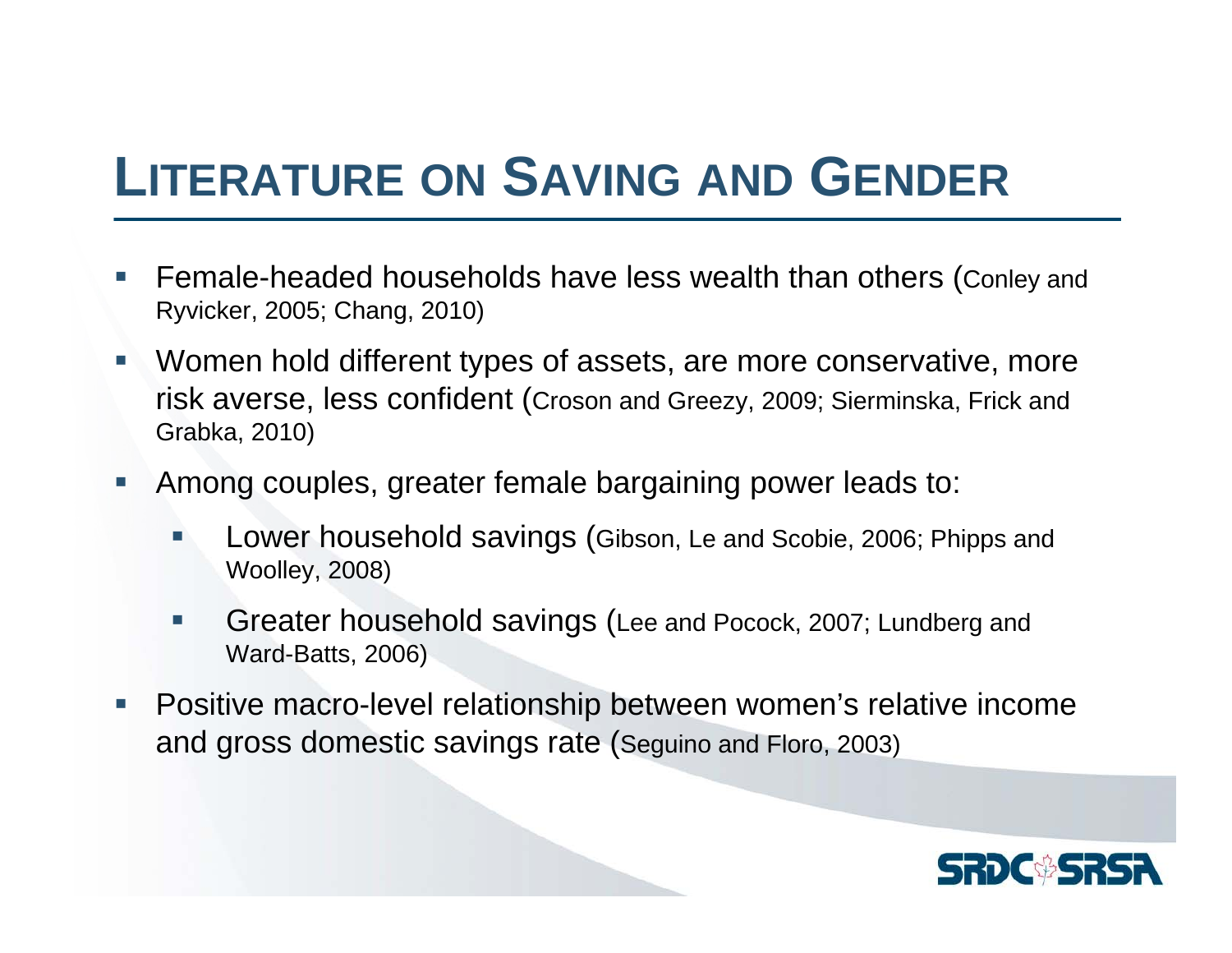# **RESEARCH QUESTIONS**

- 1. To what extent does the bargaining position of each spouse play a role in explaining gender differences in saving decisions?
- 2. To what extent does participation in an employer-provided pension plan impact contributions in private retirement saving vehicles, and does it matter whether it is the men or the women who is covered by the employer plan?
- 3. To what extent does knowledge of financial matters and financial practices play a role in explaining gender differences in saving decisions?

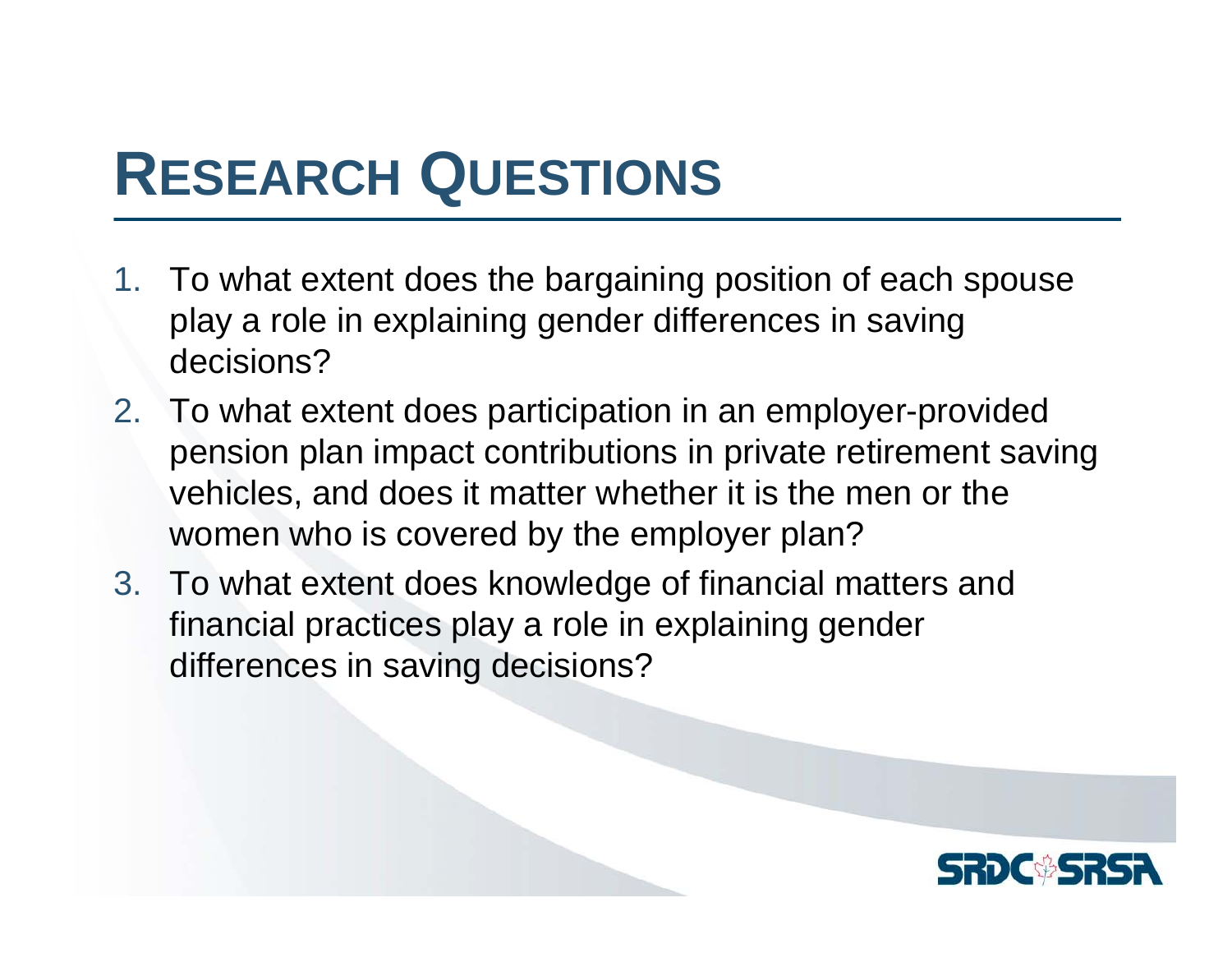# **DATA SOURCE**

2009 Canadian Financial Capability Survey (CFCS): collects information on Canadians' wealth and income, as well as their degree of knowledge, abilities and behaviour concerning financial decisionmaking

Research sample is limited to those respondents who were 25 to 65 years of age between February and May 2009

- $\mathcal{L}_{\mathcal{A}}$  10,000 observations in total of which about 6,000 are couples Strengths of CFCS:
- П Rich information on financial behaviour and decision-making
- $\mathcal{L}_{\mathcal{A}}$  Rich information on types of assets, liabilities held (RRSPs, RESPs, tangible assets, financial assets, business assets)

Limitations of CFCS:

- $\mathcal{C}$ Most wealth information collected at **family** level
- $\mathcal{L}_{\mathcal{A}}$ No information on ownership of RRSPs, other assets
- $\mathcal{C}$ Information on **respondent's** pension coverage only

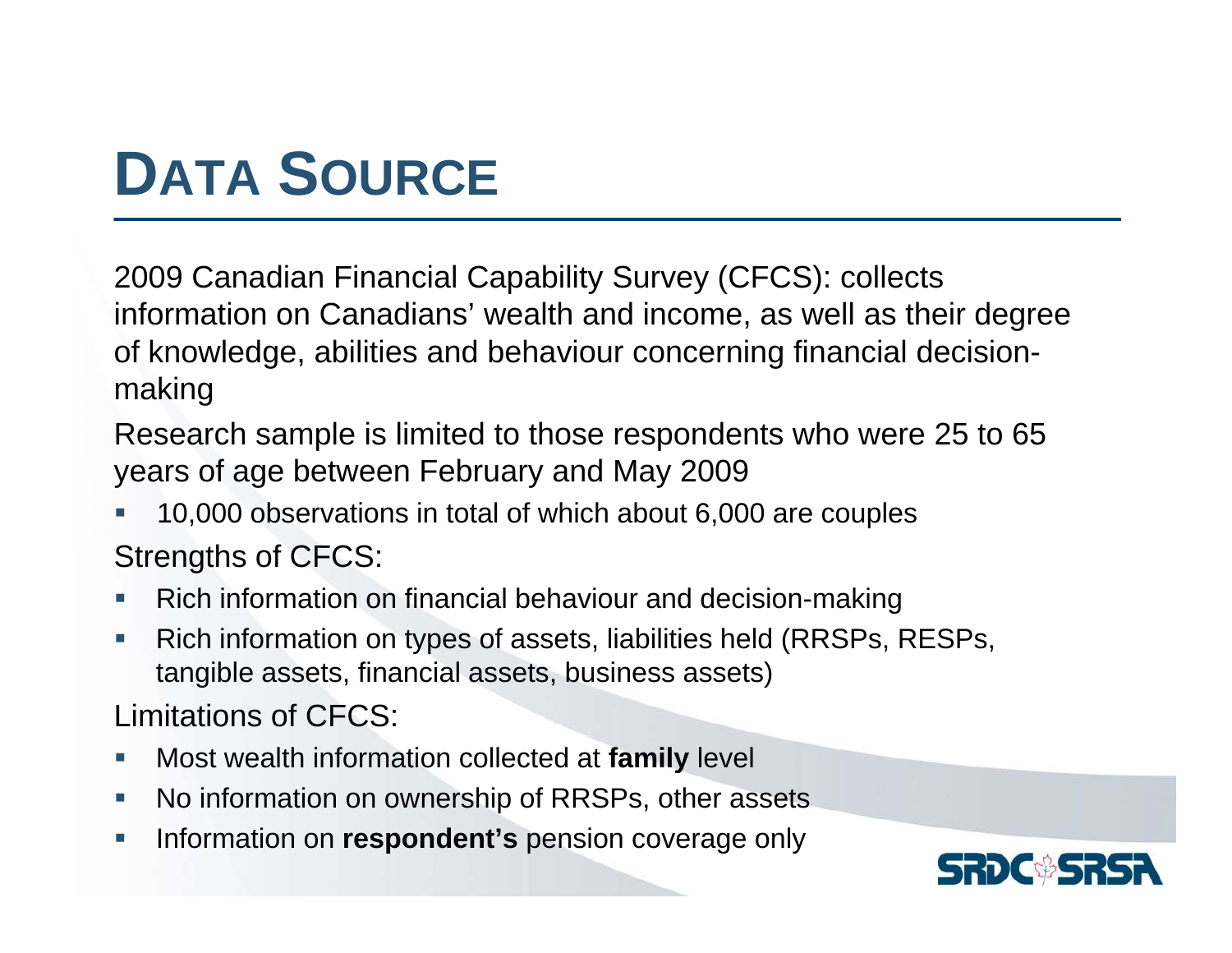## **DESCRIPTIVE STATISTICS**

| <b>Responsibility for financial management</b> |      |  |  |  |  |
|------------------------------------------------|------|--|--|--|--|
| The man of the respondent/spouse               | 30.4 |  |  |  |  |
| The woman of the respondent/spouse             | 13.5 |  |  |  |  |
| Shared by the respondent and spouse            | 52.9 |  |  |  |  |
| Someone else                                   | 32   |  |  |  |  |

There are gender differences in average assessments of financial responsibility, with male respondent being more likely to report male control

There are differences according to the age of respondents

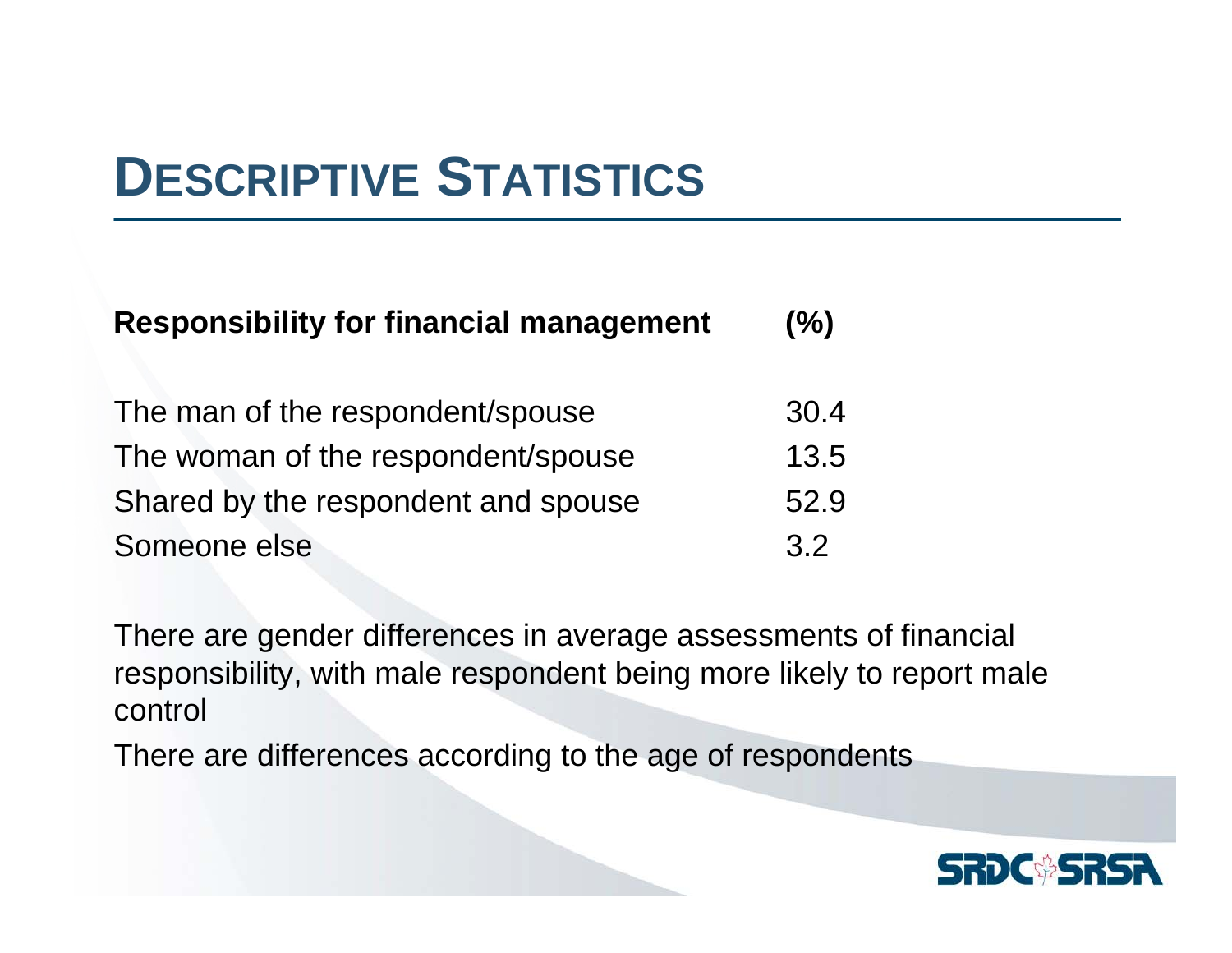## **DESCRIPTIVE STATISTICS**

Relationship between responsibility for managing the finances and having positive value of most types of assets

|                          | <b>Male</b> | <b>Female</b> | <b>Shared</b> | <b>F-test</b> |
|--------------------------|-------------|---------------|---------------|---------------|
| <b>Tangible assets</b>   | 97.2        | 95.6          | 96.6          |               |
| <b>RRSPs</b>             | 74.2        | 62.2          | 70.3          | ***           |
| <b>RESPS</b>             | 26.2        | 23            | 22.7          | ***           |
| <b>Financial assets</b>  | 67.9        | 55.5          | 65.9          | ***           |
| <b>Business assets</b>   | 15.2        | 12.6          | 13.2          | **            |
| <b>Total assets</b>      | 98.6        | 97.3          | 97.7          |               |
| <b>Total liabilities</b> | 80.6        | 87.3          | 82.8          | ***           |

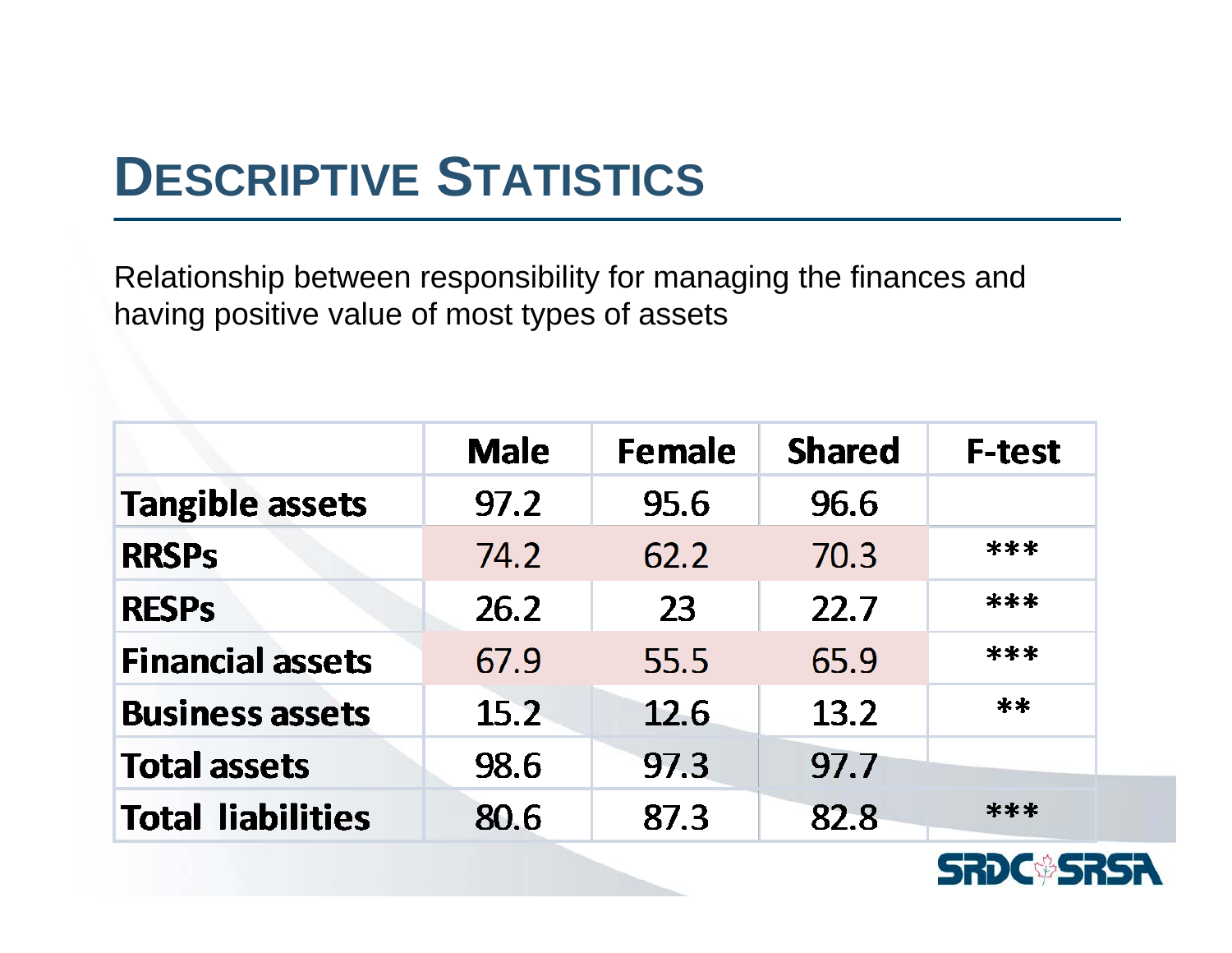## **METHODOLOGY: OUTCOMES OF INTEREST**

- **Service Service**  Probability of having positive asset holdings & liabilities (Probit)
	- • Changes in the probability of reporting positive asset holdings as a function of a set of observable characteristics
- **Amount of assets & liabilities held (Tobit)** 
	- • Dependent variable is the inverse hyperbolic sine of assets held (Burbidge, Magee and Robb, 1988

 $log(y_i+(y_i^2+1)^{1/2})$ 

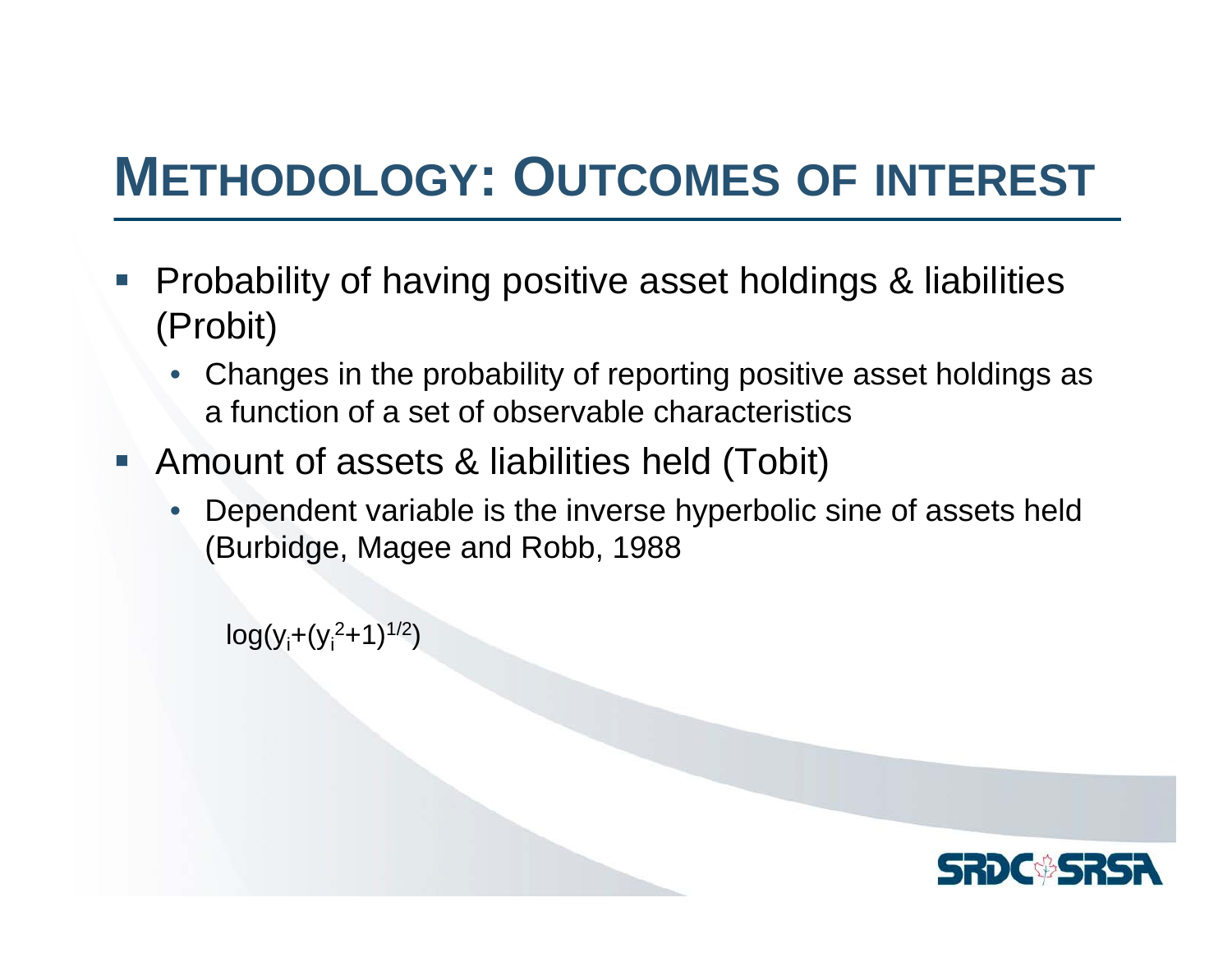### **METHODOLOGY: EXPLANATORY VARIABLES**

**Intra-household dynamics**: Control of household decision making (*"Who is mainly responsible for making financial investment and planning decisions on behalf of the family?" ), w*oman's share of household income, spousal's age-difference, participation to employer-provided pension plan

**Lifecycle variables**: age, income, presence of children, employment status, provincial controls

**Financial literacy**: financial knowledge (self-assessment and objective measures), financial practices, budgeting, and usage of credit card (own a credit and carry a balance)

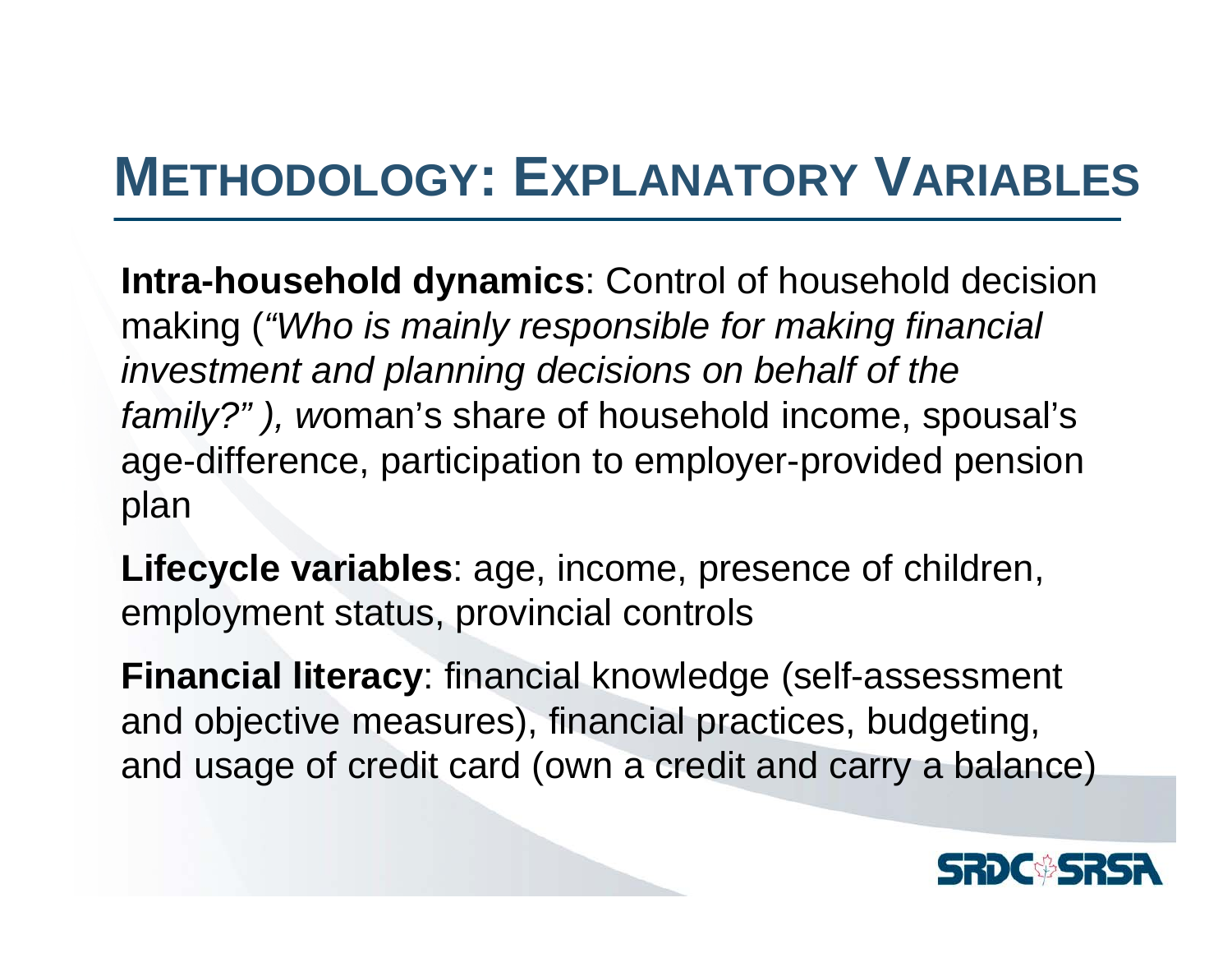### **MULTIVARIATE ANALYSIS ROLE OF INTRA-HOUSEHOLD DYNAMICS**

- **Service Service Male financial responsibility** associated with higher probability of holding positive total assets, and holding RRSPs
- $\mathcal{L}_{\mathcal{A}}$  **Male financial responsibility** associated with higher levels of all assets except RRSPs
- $\overline{\phantom{a}}$  **Female financial responsibility** associated with higher probability of holding liabilities; significantly lower probability of positive net worth
	- Reverse causality? Women get to make the decisions if the households are in debt while men get to be in charge when the households has accumulated assets?
		- The effects remains significant even with the inclusion of numerous indicators of financial stress.
- e<br>S **Women's share of household income** associated with lower probability of holding non-RRSP financial assets

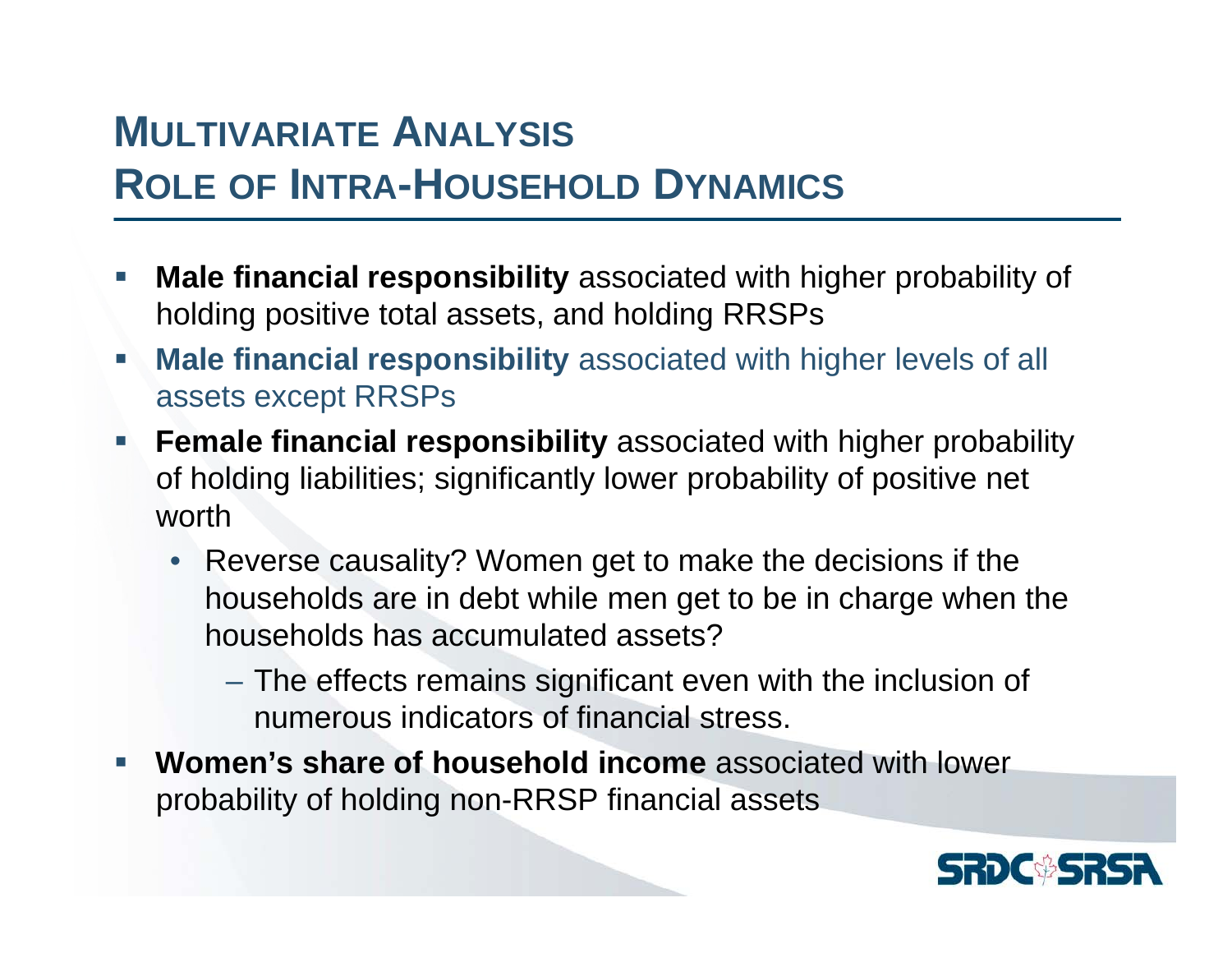### **MULTIVARIATE ANALYSIS ROLE OF INTRA-HOUSEHOLD DYNAMICS**

- **Service Service Having an employer-provided pension plan** is associated with higher probability of holding non-RRSP financial asset
	- • It *does not* matter whether it is the men or the women who is covered by the employer plan
- T. **Having an employer-provided pension plan** is associated with higher levels of non-RRSP assets
	- Again, no gender differences

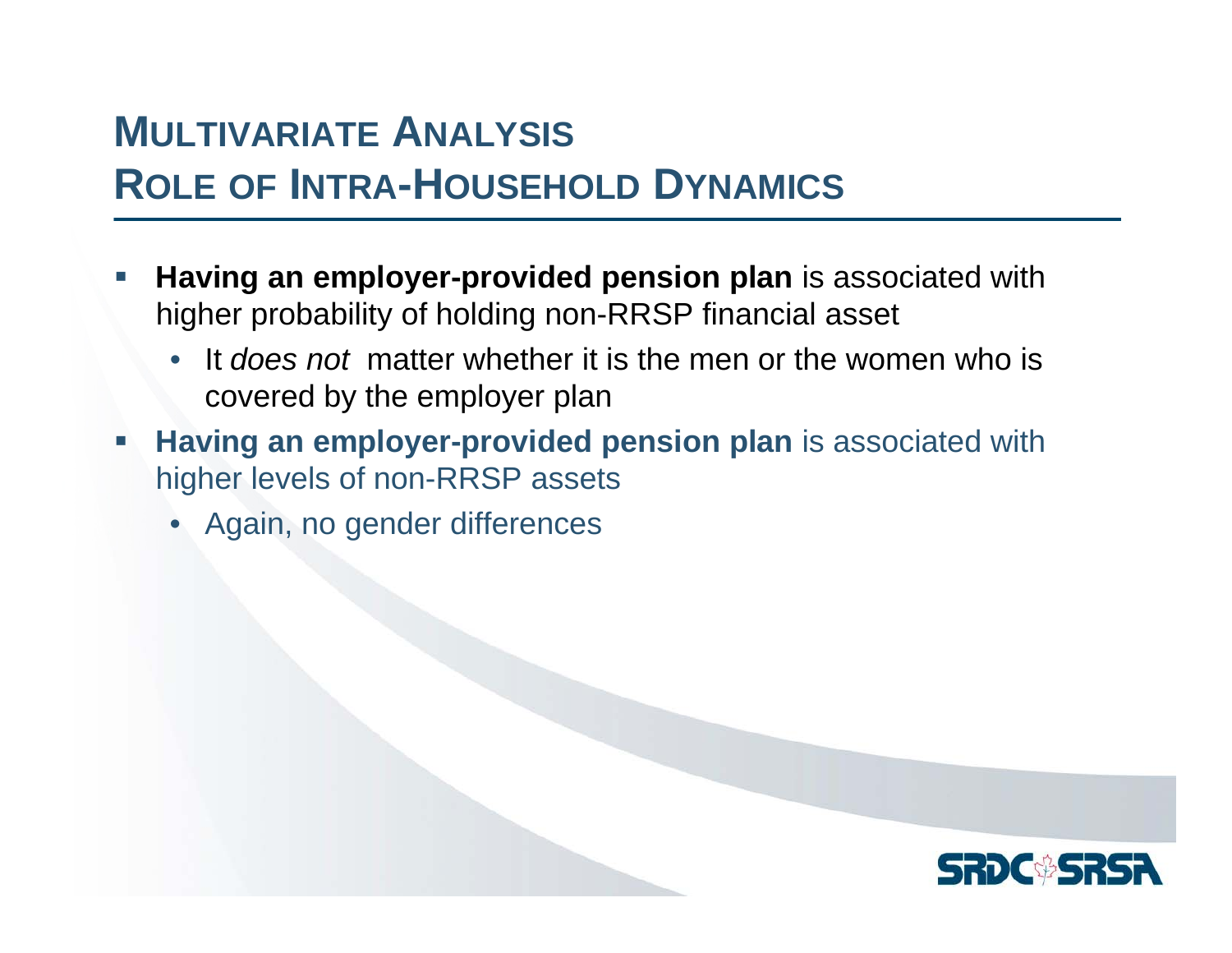### **MULTIVARIATE ANALYSIS**

### **ROLE OF FINANCIAL KNOWLEDGE AND PRACTICES**

- **Service Service Use of a budget** associated with higher probability of holding tangible assets and higher incidence of liabilities.
	- Financial strain caused by mortgage
	- The effect on liabilities is partially mitigated for those who are able to *stay on budget*
- **Service Service**  All types of assets, liabilities and net worth are positively related to **objective measures of financial knowledge**
	- •The impacts do not significantly differ by gender
- $\Box$  **Holding a credit cards** associated with higher probability of holding assets
- $\mathcal{L}_{\mathcal{A}}$  **Carrying a balance on credit card** is associated with lower probability of holding most assets
	- This effect seems to be stronger for women than for men
- $\Box$  **Carrying a balance** associated with lower values of most assets except for business assets

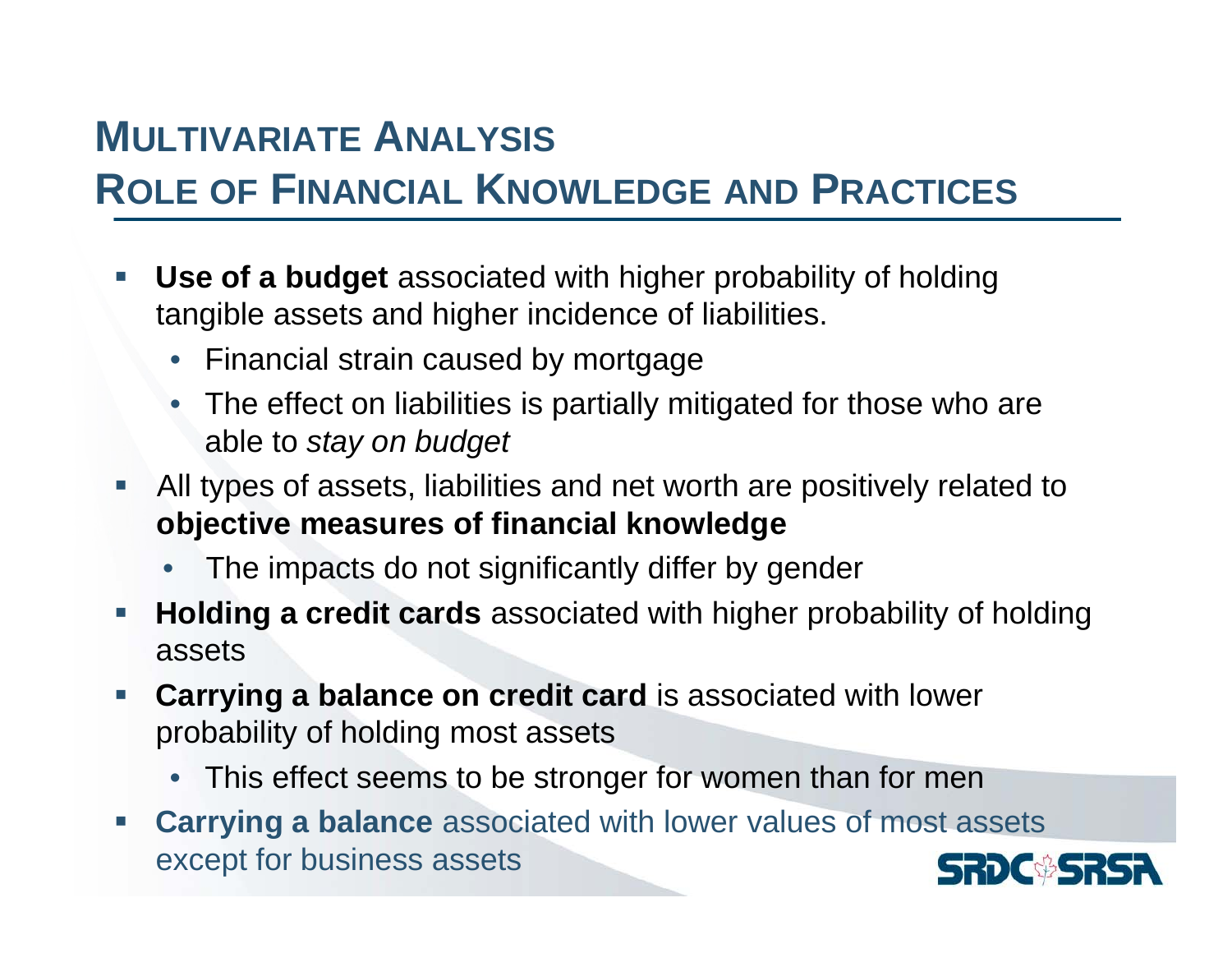### **POLICY IMPLICATIONS**

- $\triangleright$  The strong impact of male responsibility for financial planning and, to some extent, female share of household income upon holdings of assets suggests that policy makers need to be aware of gender dynamics when planning policy interventions
- $\triangleright$  Should they find themselves without a spouse, some women are at risk of finding themselves with no experience of financial planning while having the responsibility for large asset holdings
	- This is particularly worrying given our findings that women have lower levels of financial knowledge than men do
- ¾ While interventions need to be gender-aware, many interventions, such as those targeted at improving financial literacy and practices , would be expected to provide comparable benefits for men and women

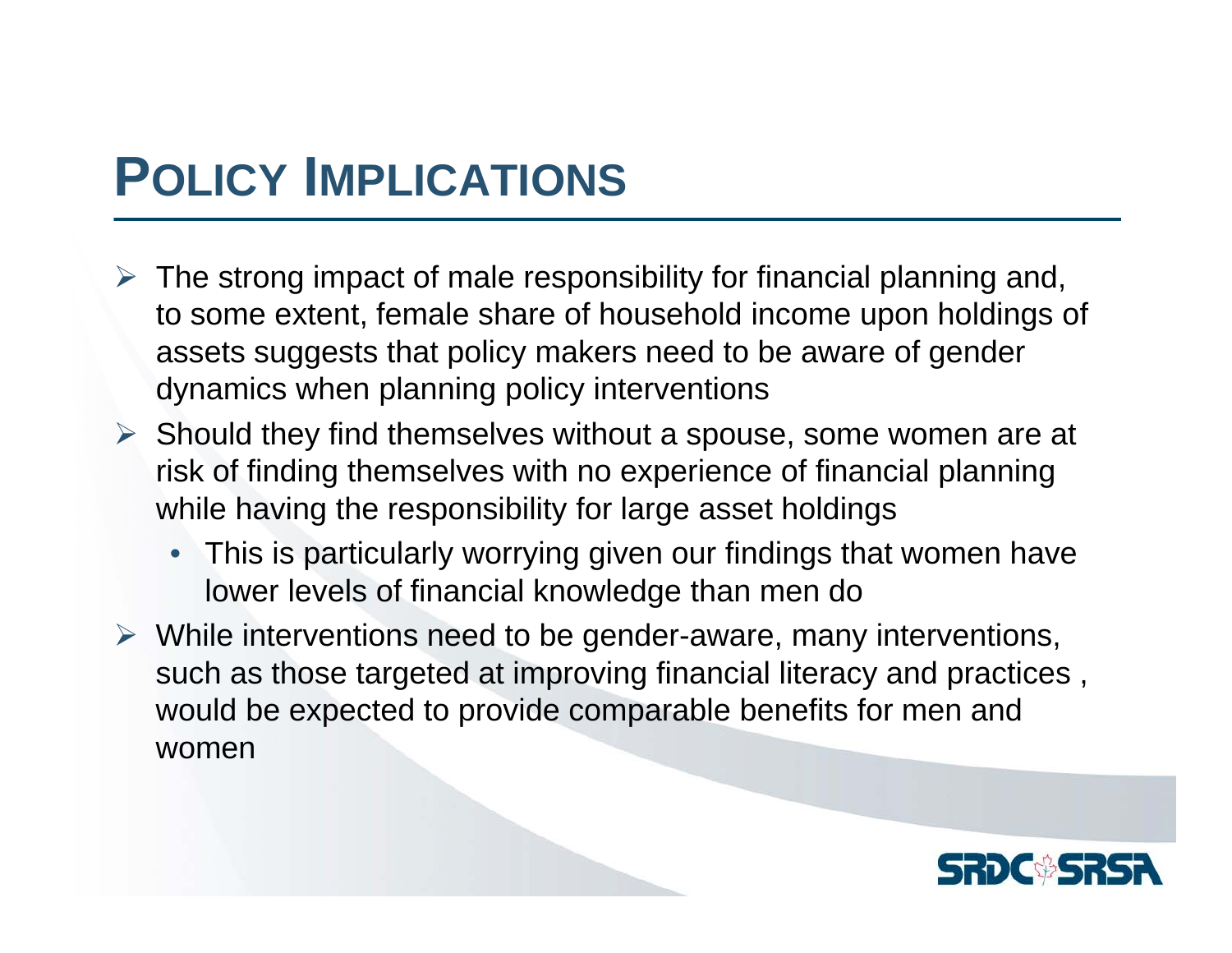### **HANDOUT ON REGRESSION RESULTS**

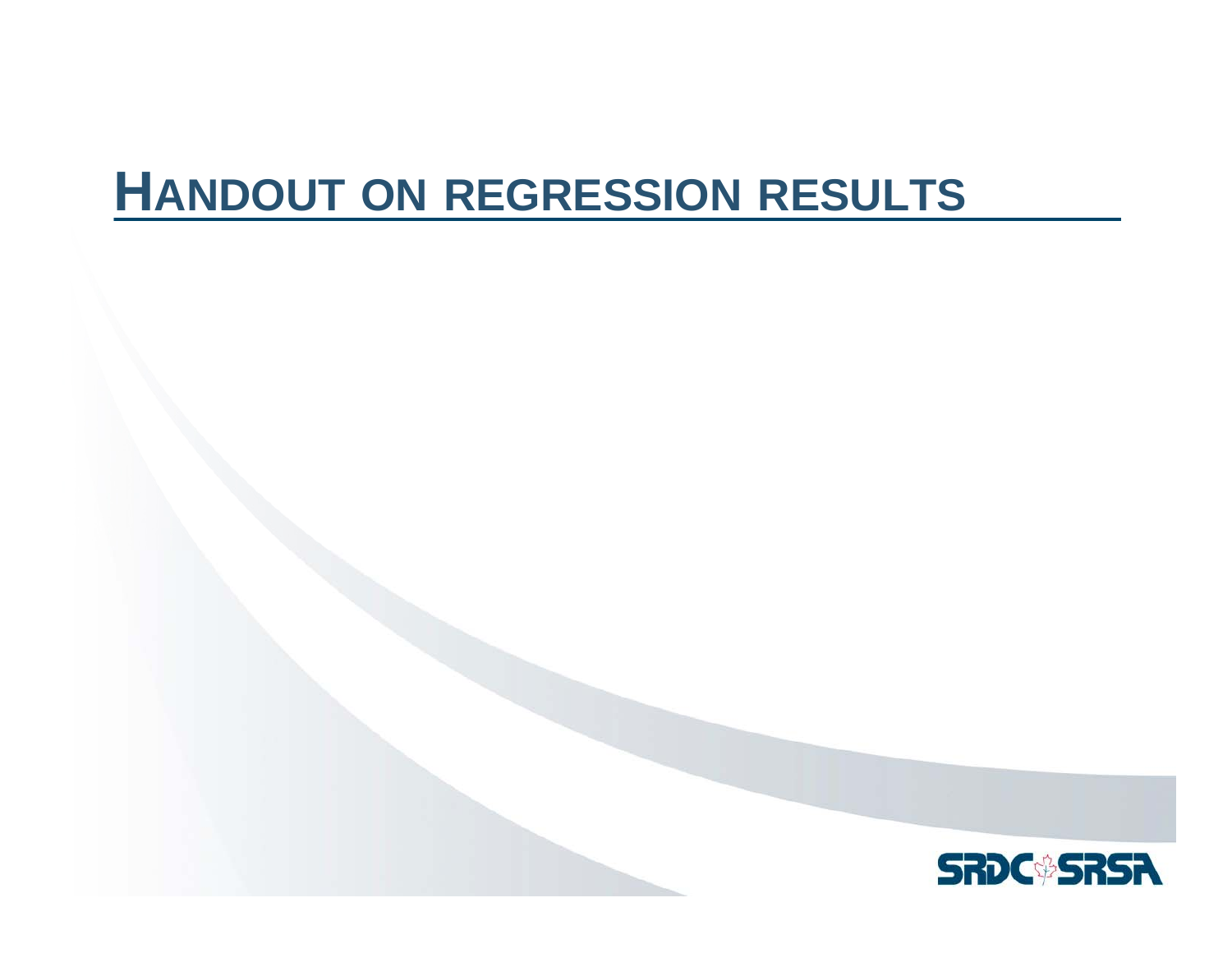#### **INCIDENCE OF ASSET HOLDINGS**

#### Table 1: Selected Probit Estimates of the Incidences of Positive Values in Net Worth, Assets and Liabilities of Couples

|                                                     | <b>Net Worth</b> | <b>Total</b><br><b>Assets</b> | <b>Liabilities</b> | <b>Financial</b><br><b>Assets</b> | <b>RRSPs</b> | <b>RESPs</b> | Tangible<br><b>Assets</b> | <b>Business</b><br><b>Assets</b> | <b>Pension</b> |
|-----------------------------------------------------|------------------|-------------------------------|--------------------|-----------------------------------|--------------|--------------|---------------------------|----------------------------------|----------------|
| <b>Control of Money (reference: Shared Control)</b> |                  |                               |                    |                                   |              |              |                           |                                  |                |
| By the Man of the                                   | 0.008            | 0.383                         | $-0.012$           | 0.101                             | 0.169        | 0.037        | 0.077                     | 0.088                            | $-0.036$       |
| <b>Household</b>                                    | (0.107)          | $(0.209)*$                    | (0.069)            | (0.068)                           | $(0.077)$ ** | (0.067)      | (0.138)                   | (0.071)                          | (0.060)        |
| By the Woman of the                                 | $-0.333$         | 0.413                         | 0.327              | $-0.135$                          | $-0.068$     | 0.128        | 0.100                     | 0.046                            | $-0.042$       |
| <b>Household</b>                                    | $(0.129)$ ***    | $(0.234)*$                    | $(0.096)$ ***      | (0.084)                           | (0.094)      | (0.097)      | (0.175)                   | (0.093)                          | (0.078)        |
| <b>Woman's Share of</b>                             | 0.122            | $-0.337$                      | 0.227              | $-0.300$                          | $-0.261$     | $-0.112$     | $-0.435$                  | 0.306                            | 0.080          |
| <b>Household Income</b>                             | (0.216)          | (0.337)                       | (0.142)            | $(0.149)$ **                      | (0.166)      | (0.151)      | (0.276)                   | $(0.174)$ *                      | (0.131)        |
| <b>Sample Size</b>                                  | 3,082            | 3,162                         | 4,958              | 4,098                             | 4,337        | 5,263        | 4,753                     | 5,379                            | 5,737          |

Source: Calculations based on micro data from the 2009 Canadian Financial Capability Survey.

Note: All statistics were estimated using household sampling weights. Standard errors are in parenthesis. Student t-tests were used to test the statistical significance of each right hand side variable. \* - significant at at 5%; \*\*\* - significant at 1%.

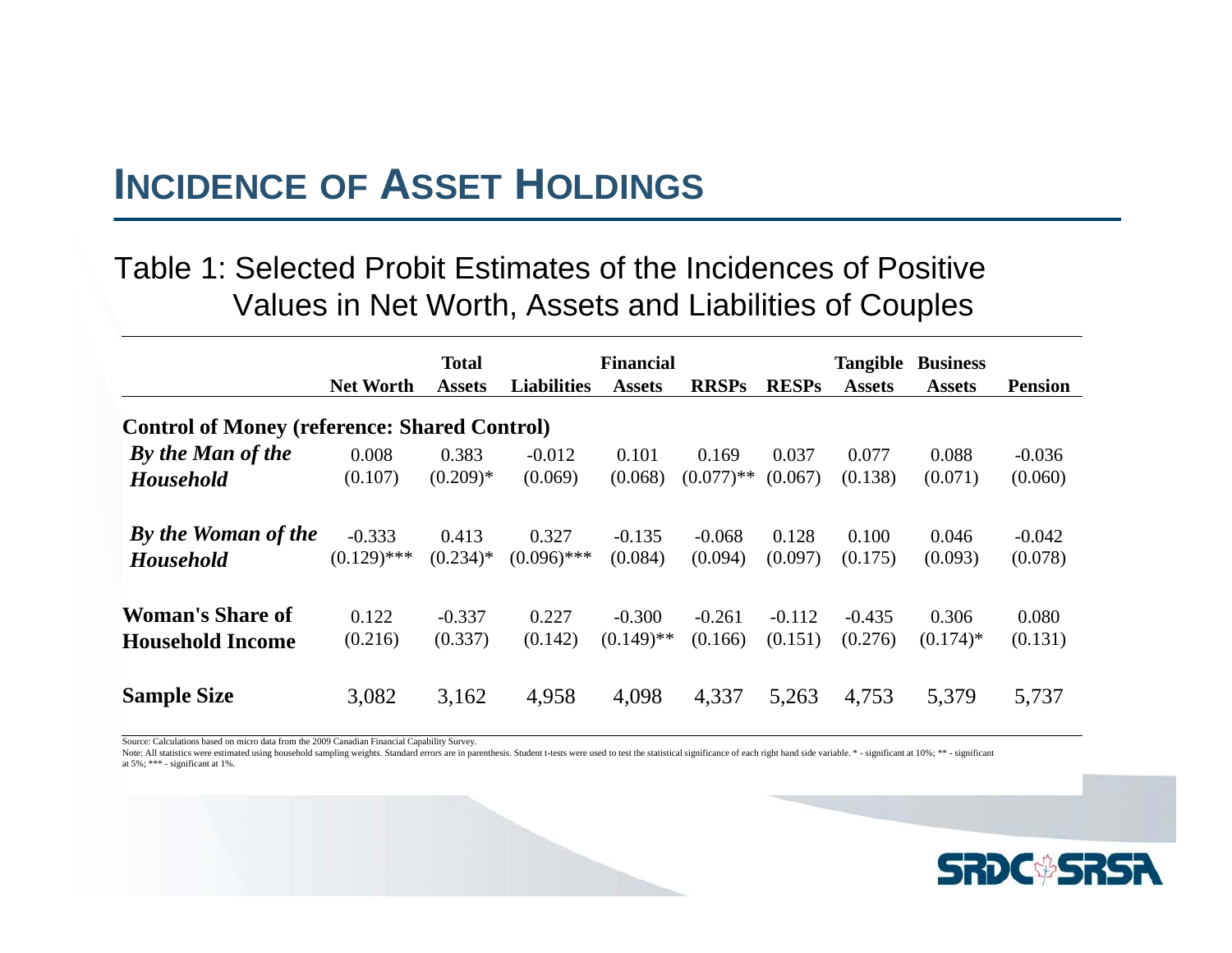### **INCIDENCE OF ASSET HOLDINGS**

#### Table 1: Selected Probit Estimates of the Incidences of Positive Values in Net Worth, Assets and Liabilities of Couples

|                                             | <b>Total</b><br><b>Financial</b> |               |                    |               |               | <b>Tangible</b><br><b>Business</b> |               |               |                |  |
|---------------------------------------------|----------------------------------|---------------|--------------------|---------------|---------------|------------------------------------|---------------|---------------|----------------|--|
|                                             | <b>Net Worth</b>                 | <b>Assets</b> | <b>Liabilities</b> | <b>Assets</b> | <b>RRSPs</b>  | <b>RESPs</b>                       | <b>Assets</b> | <b>Assets</b> | <b>Pension</b> |  |
|                                             |                                  |               |                    |               |               |                                    |               |               |                |  |
|                                             | 0.064                            | 0.699         | 0.343              | $-0.040$      | 0.011         | $-0.033$                           | 0.584         | $-0.181$      | $-0.103$       |  |
| <b>Used Household Budget</b>                | (0.136)                          | $(0.284)$ **  | $(0.103)$ ***      | (0.085)       | (0.102)       | (0.092)                            | $(0.196)$ *** | $(0.098)*$    | (0.084)        |  |
|                                             | 0.208                            | $-0.022$      | $-0.316$           | 0.279         | 0.098         | 0.007                              | $-0.465$      | 0.193         | 0.071          |  |
| <b>Always Stayed on Budget</b>              | (0.184)                          | (0.389)       | $(0.116)$ ***      | $(0.115)$ **  | (0.137)       | (0.129)                            | $(0.212)$ **  | (0.129)       | (0.109)        |  |
| <b>Financial Literacy (reference: High)</b> |                                  |               |                    |               |               |                                    |               |               |                |  |
|                                             | $-0.287$                         | $-0.847$      | $-0.256$           | $-0.426$      | $-0.462$      | $-0.464$                           | $-0.563$      | $-0.328$      | $-0.281$       |  |
| <b>Very Low</b>                             | (0.194)                          | $(0.316)$ *** | $(0.141)$ *        | $(0.129)$ *** | $(0.137)$ *** | $(0.154)$ ***                      | $(0.254)$ **  | $(0.155)$ **  | $(0.131)$ **   |  |
|                                             | $-0.181$                         | 0.254         | $-0.247$           | $-0.026$      | $-0.215$      | $-0.194$                           | 0.093         | $-0.007$      | 0.032          |  |
| Low                                         | (0.178)                          | (0.466)       | $(0.120)$ **       | (0.109)       | $(0.122)$ *   | (0.130)                            | (0.256)       | (0.127)       | (0.103)        |  |
|                                             | 0.141                            | $-0.643$      | $-0.090$           | 0.246         | 0.183         | 0.088                              | $-0.001$      | 0.186         | 0.233          |  |
| <b>Very High</b>                            | (0.158)                          | $(0.335)*$    | (0.105)            | $(0.098)$ **  | (0.125)       | (0.100)                            | (0.204)       | $(0.102)$ *   | $(0.087)$ ***  |  |
|                                             | 0.248                            | 0.575         | 0.667              | 0.233         | 0.749         | 0.423                              | 0.707         | 0.059         | $-0.228$       |  |
| <b>Had a Credit Card</b>                    | (0.204)                          | $(0.285)$ **  | $(0.158)$ ***      | (0.158)       | $(0.188)$ *** | $(0.208)$ **                       | $(0.209)$ *** | (0.181)       | (0.162)        |  |
| Carried a Balance on a                      |                                  | 0.150         |                    | $-0.133$      | $-0.271$      | $-0.036$                           | $-0.275$      | 0.001         | $-0.003$       |  |
| <b>Credit Card</b>                          |                                  | (0.239)       |                    | $(0.079)*$    | $(0.093)$ *** | (0.087)                            | $(0.166)*$    | (0.095)       | (0.076)        |  |
| <b>Sample Size</b>                          | 3,082                            | 3,162         | 4,958              | 4,098         | 4,337         | 5,263                              | 4,753         | 5,379         | 5,737          |  |
|                                             |                                  |               |                    |               |               |                                    |               |               |                |  |

Source: Calculations based on micro data from the 2009 Canadian Financial Capability Survey.

Note: All statistics were estimated using household sampling weights. Standard errors are in parenthesis. Student t-tests were used to test the statistical significance of each right hand side variable. \* - significant at - significant at 1%.

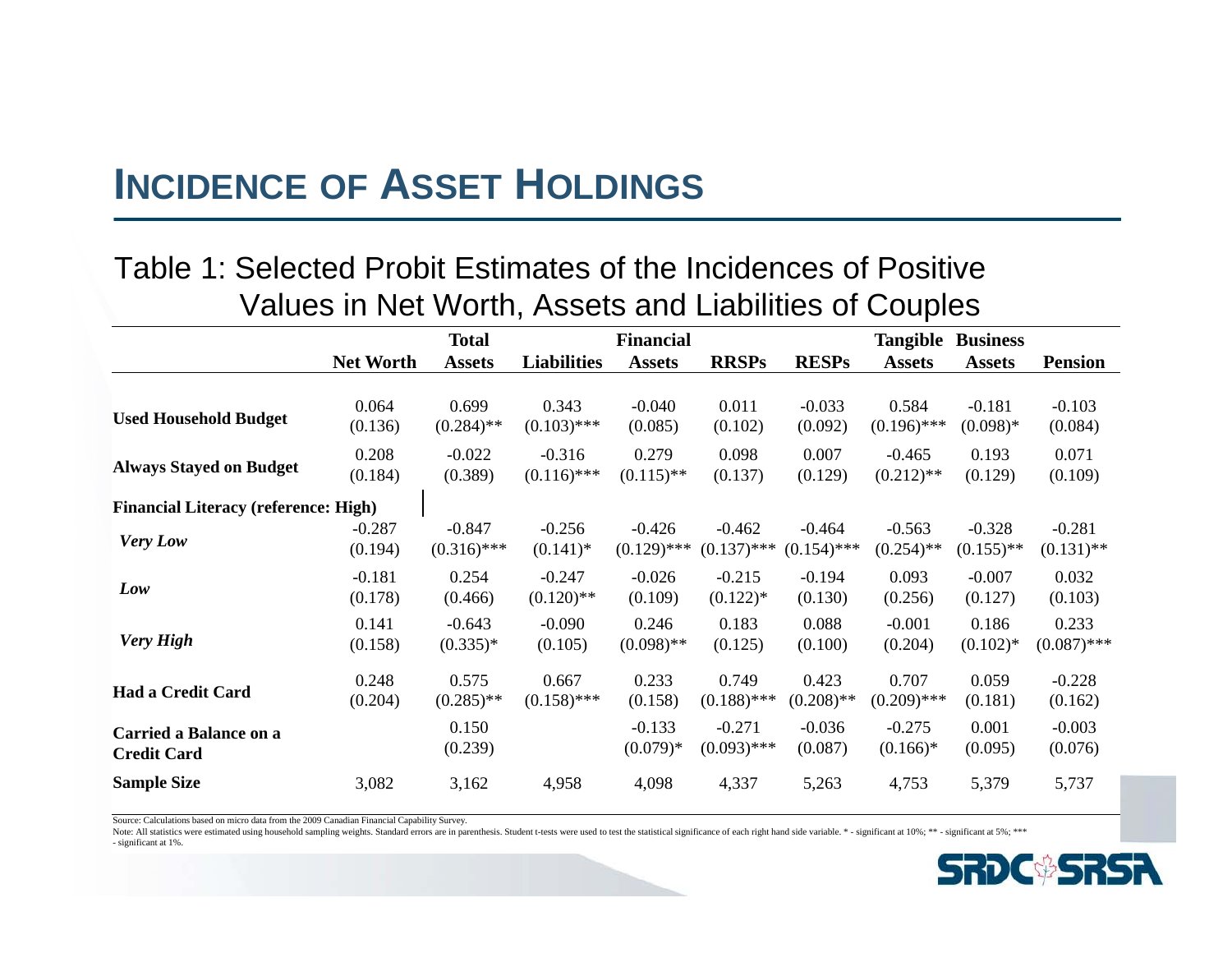### **VALUE OF ASSET HOLDINGS**

#### Table 2: Selected Tobit Estimates of the Inverse Sine Transformed Values in Net Worth, Assets and Liabilities of Couples

|                                                     | <b>Net Worth</b> | <b>Total Assets</b> | <b>Liabilities</b> | <b>Financial</b><br><b>Assets</b> | <b>RRSPs</b> | <b>RESPs</b> | <b>Tangible</b><br><b>Assets</b> | <b>Business</b><br><b>Assets</b> |
|-----------------------------------------------------|------------------|---------------------|--------------------|-----------------------------------|--------------|--------------|----------------------------------|----------------------------------|
| <b>Control of Money (reference: Shared Control)</b> |                  |                     |                    |                                   |              |              |                                  |                                  |
| By the Man of the Household                         | 0.108            | 0.131               | 0.010              | 0.672                             | 0.667        | 0.413        | 0.123                            | 1.333                            |
|                                                     | (0.290)          | (0.084)             | (0.223)            | $(0.337)$ **                      | $(0.275)$ ** | (0.598)      | (0.102)                          | (0.983)                          |
| By the Woman of the                                 | $-1.622$         | 0.043               | 0.888              | $-0.900$                          | $-0.417$     | 1.202        | $-0.044$                         | 0.596                            |
| <b>Household</b>                                    | $(0.582)$ ***    | (0.151)             | $(0.263)$ ***      | $(0.465)*$                        | (0.404)      | (0.886)      | (0.188)                          | (1.326)                          |
| <b>Woman's Share of Household</b>                   | 0.782            | $-0.197$            | 0.318              | $-1.452$                          | $-1.202$     | $-0.994$     | $-0.158$                         | 3.820                            |
| <b>Income</b>                                       | (0.771)          | (0.319)             | (0.478)            | $(0.817)*$                        | $(0.709)*$   | (1.381)      | (0.321)                          | $(2.257)*$                       |
| <b>Sample Size</b>                                  | 3,082            | 3,162               | 4,958              | 4,098                             | 4,337        | 5,263        | 4,753                            | 5,379                            |

Source: Calculations based on micro data from the 2009 Canadian Financial Capability Survey.

Note: All statistics were estimated using household sampling weights. Standard errors are in parenthesis. Student t-tests were used to test the statistical significance of each right hand side variable. \* - significant at